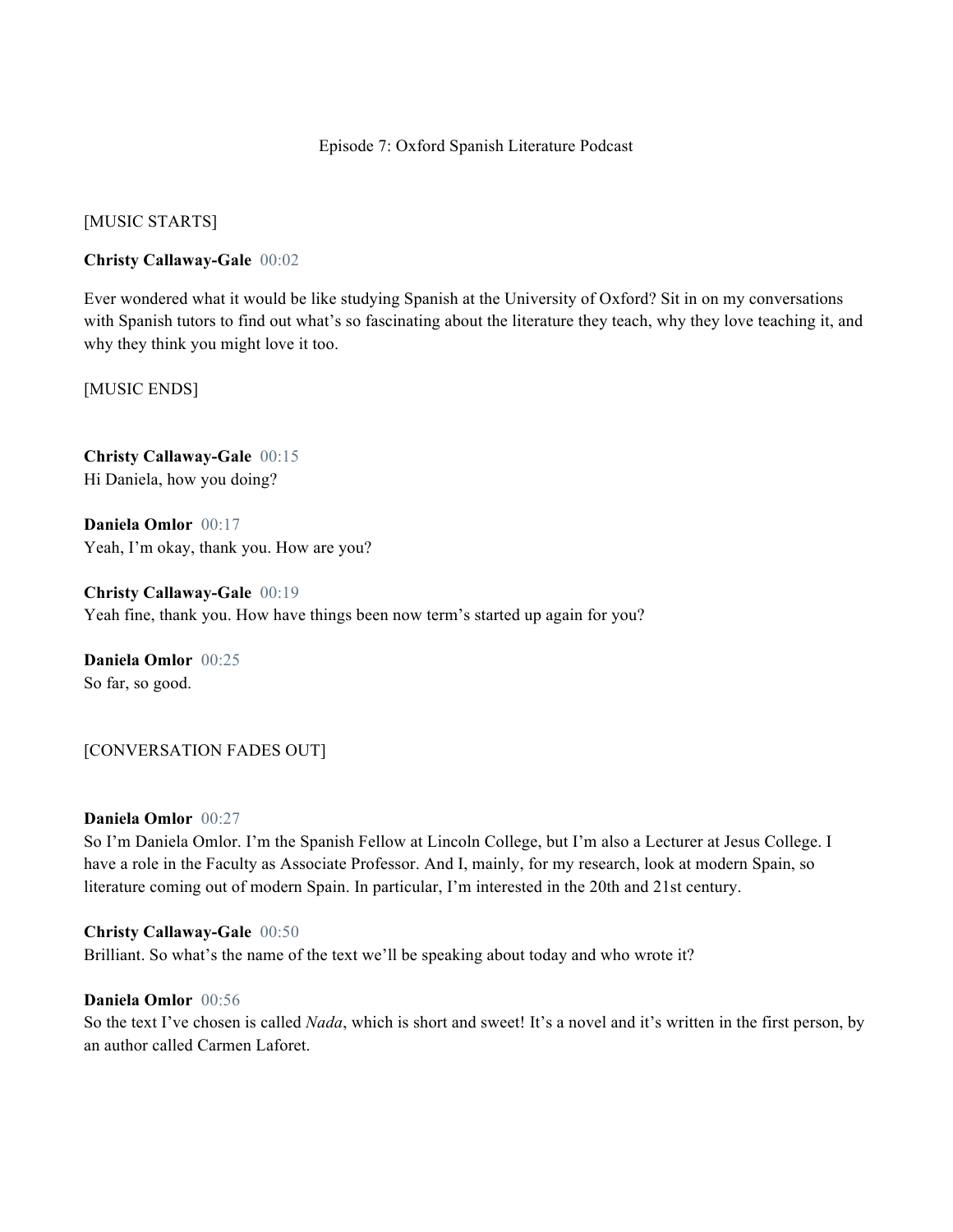# **Christy Callaway-Gale** 01:07

And what's the basic plot?

## **Daniela Omlor** 01:09

So as the title might already tell us, there isn't necessarily that much of a plot to it. The main plot consists of the narrator, a young woman called Andrea, coming to Barcelona to study at university. And...other than that, it's mainly about the people she meets, about kind of reconnecting with her family with whom she lives, and things like friendship, and so on.

# **Christy Callaway-Gale** 01:37

And so why did you want to talk about this particular text?

# **Daniela Omlor** 01:41

One thing that I think is really interesting about this text is actually that, what the narrator in some ways is experiencing also corresponds a little bit to what any kind of undergraduate goes through, because, you know, she's...she's moving to go to university, she's away from, you know, where she's grown up for the first time and she's sort of trying to figure out who she is, what she wants to do and...and, in a sense, what it means to be an adult as well, I think.

# **Christy Callaway-Gale** 02:13

So when and where was the text written and what was happening at the time?

## **Daniela Omlor** 02:18

Laforet said that she started writing when she was twenty-two. She was born in 1921. And in the end, the novel was published in 1945, although it won a very prestigious prize prior to publication. Even though the Spanish Civil War had finished…you know, had ended in 1939, it was of course very much still something that affected everyday life in Spain. And we can also think about the fact more globally that World War Two only ended in 1945, so by all means it was a time that, in world history, was very tumultuous and lots of things were happening.

# **Christy Callaway-Gale** 02:58

And so what sort of literature, and maybe specifically novels, were being written in Spain at this time and how does this novel compare to those?

# **Daniela Omlor** 03:08

Well, I think we tend to think of the Civil War as a big, sort of, break in the history of...not just Spain as a nation but also Spanish literature. So, I mean, I'm always generalising, but let's say before the Civil War, you know, literature was overall quite experimental. You know, the avant-garde was very active in Spain as well. In general terms, people tend to think of the text[s] being written after the Civil War, within Spain—so not by writers who had chosen to go into exile—as relatively unexciting, let's put it that way. So quite, sort of, conventional. And while, at first glance, it's easy to think the same thing about *Nada*, I think, actually when…when we take a closer look, it's...it's quite a bit more exciting than that. And it's...it's trying to offer a, kind of, different view of reality. She's very good at capturing not just the facts of society and the world around us, but...but also our kind of emotional response to it.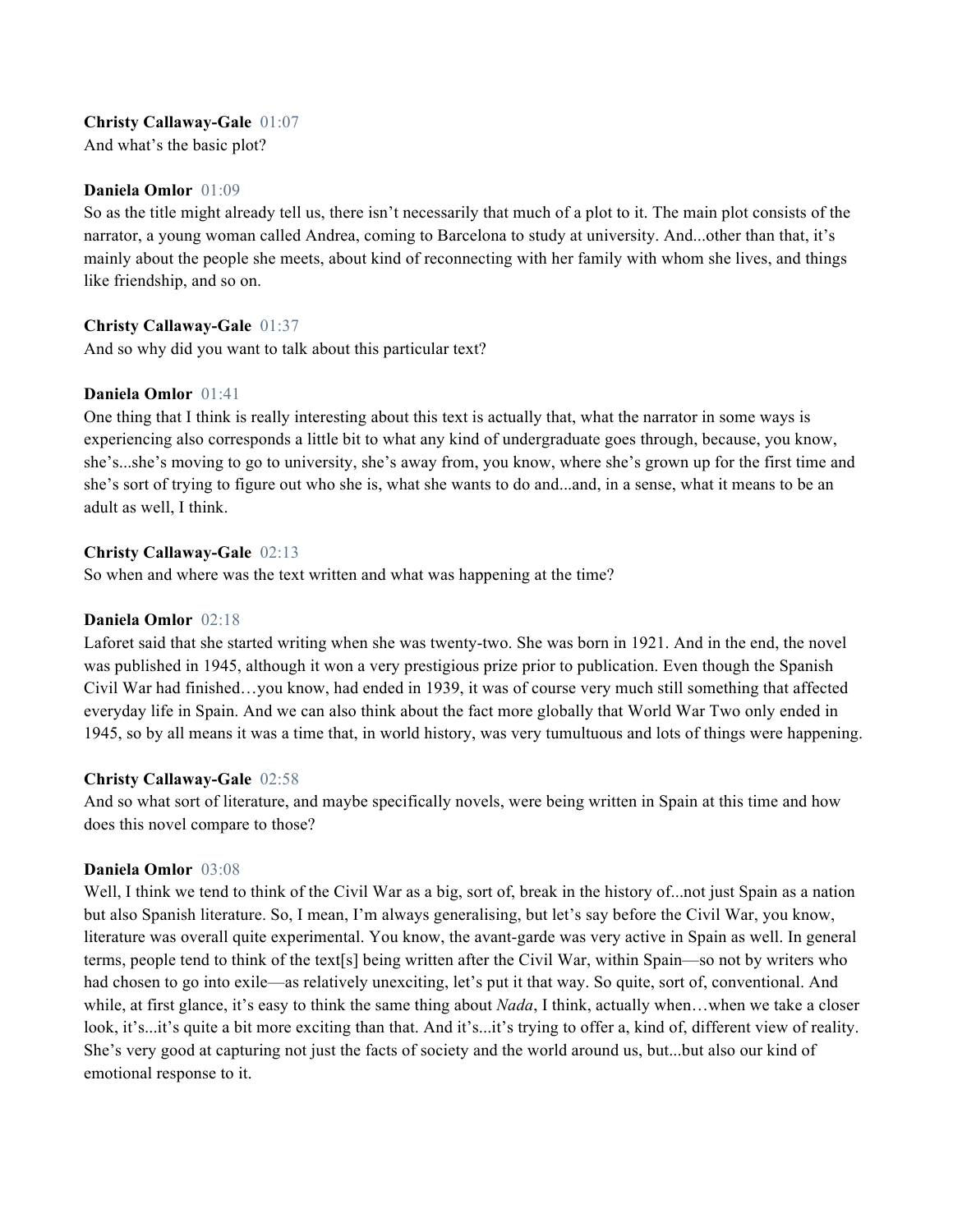## **Christy Callaway-Gale** 04:20

Definitely. And I think we'll talk a bit more about that later when we get into some detail on the text, but first, let's move to talk a bit about the author Laforet and her works. So *Nada* is her first novel, I think, so what else did Laforet go on to write and how does *Nada* fit into the trajectory of her time as an author?

## **Daniela Omlor** 04:44

I think in many ways Laforet was unlucky because her first novel was so critically acclaimed and successful that what...what...what she continued to write was...has often been overlooked. And she wasn't very prolific, so there's a tendency to, sort of, think of her as a...as a, kind of, "one-day wonder" or something like that, but she was obviously someone who never stopped writing and it was really important to her, to the extent that she actually abandoned all the, kind of, degrees that she started at university, never...never finished them and, you know...and instead took up writing full time. So, we have a bit of a skewed view of her development, I think, because, funnily enough, her first novel was so...it seemed to overshadow everything that followed.

# **Christy Callaway-Gale** 05:36

Hmm. And, because she's not that prolific, do we have any idea which authors and other texts might have influenced her work, or are we kind of in the dark when it comes to that?

## **Daniela Omlor** 05:48

Well, I mean, if... if we look at *Nada*, the first thing we see is actually a quotation that's taken from a poem. So interestingly, she's using a poem written by Juan Ramón Jiménez, who sort of fits in with what I was saying about the literature produced in Spain before the Civil War. He was very much associated with the avant-garde, or even the precursor of that in that he was seen as a...the prime poet to be producing "pure poetry" in Spain, and therefore was a big influence on the avant-gardes that followed...followed him. So that's interesting because he's someone who went into exile and obviously, again, one would think that perhaps just their modes of writing would be so different that, that wasn't necessarily something that was going to be a lasting influence on her. And I think the other thing that is maybe not made explicit, but that we come to think about a little bit in the novel is this, kind of, existentialist outlook that sometimes...seems to be simmering in the background really.

#### **Christy Callaway-Gale** 07:07

Great, so let's move on now, I think, to look at the text in a bit more detail. Could you tell us a bit more about who narrates this text? And what can we say about this narrative voice?

#### **Daniela Omlor** 07:18

So the narrator is the young woman, Andrea, who's been spending the time of the Civil War on an island, which isn't specified in the text, and she arrives in Barcelona to go to university—she has some funding for that—and she's staying with her family (but not her parents because we're told she's an orphan), but her aunt and her uncles and her grandmother in a house that she has very fond memories of from before the Civil War. But actually, you know, quite some time has passed since her last being there. Because we have a first-person narrator everything is filtered through this narrator who's also to an extent our protagonist, Andrea, so by definition things will be more subjective than if we had a third-person narrator. As a result, it also means that we're not completely in the know, when things are happening. A lot of the time, the narrator will report conversations, and so on, that she's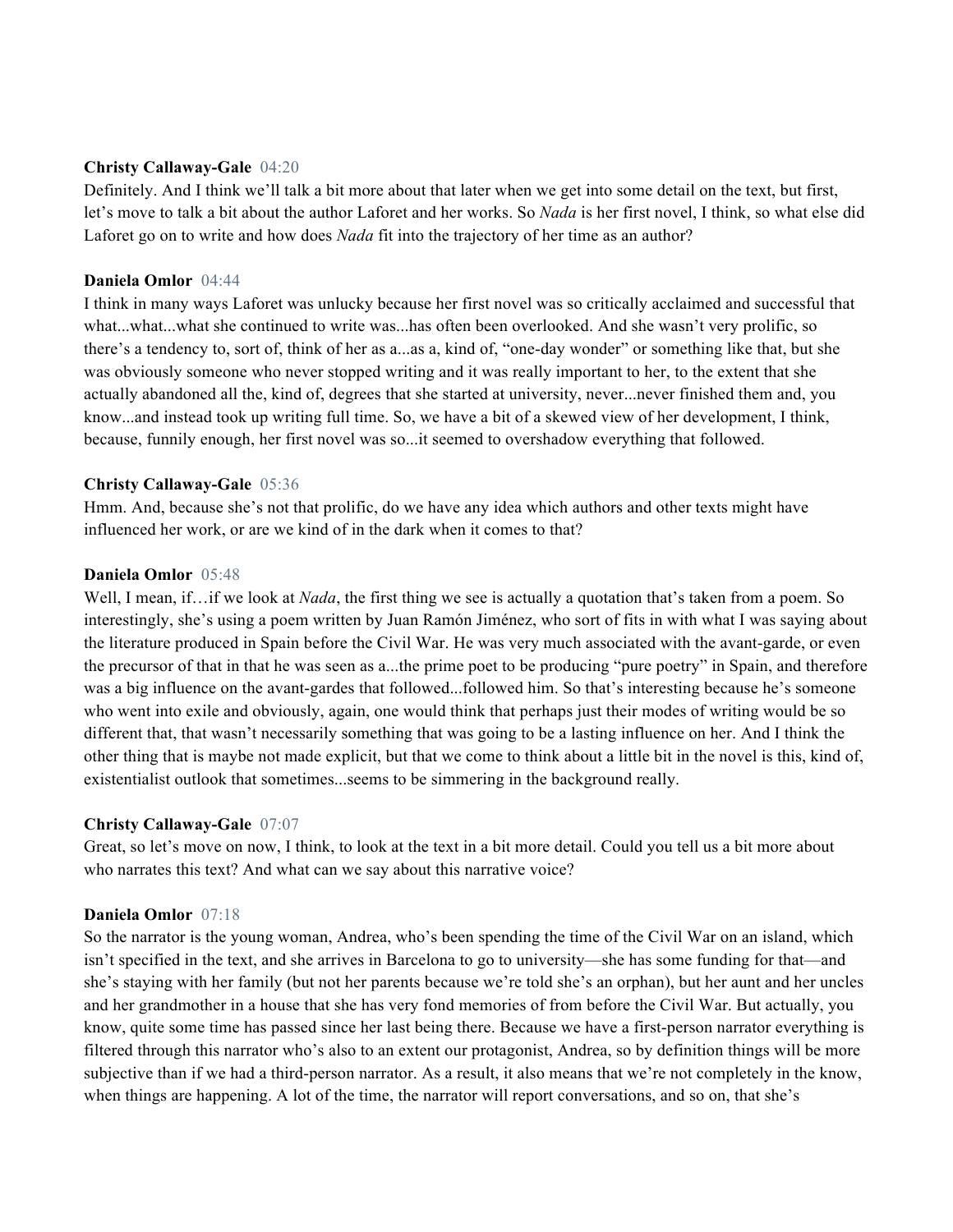overheard, so she may have missed something, and as the reader we have to make that imaginative leap in the same way that the narrator has to. And we also get direct access to her thoughts, of course, because she is a firstperson narrator so we get a good sense of her inner world and, a lot of the time, the descriptions of what she sees, or what she observes and witnesses, or possibly takes part in are filtered through her state of mind, so they're quite subjective in that way and sometimes even...even poetic and can be...can be quite dense. Even though I would say that the language isn't over the top, the language is more quotidian, perhaps.

# **Christy Callaway-Gale** 09:06

And when you're reading the novel, I think you do get the sense that the narrator, Andrea, is maybe a bit lonely and is also searching for a sense of self. And I wondered how the idea of loneliness and a search for identity is explored in this text, in your opinion?

# **Daniela Omlor** 09:27

I think...one important thing to remember is that Andrea, at the point where she arrives in Barcelona, is very young. So she's sort of...in a li[...], she…she finds herself a little bit in limbo, because obviously she is no longer a child, but in some ways she also doesn't quite fit into the world of adults. And in terms of her search for an identity, I think she comes up against expectations of society, of her family and so on that previously maybe she hadn't considered. I think she arrives with a kind of feeling of elation in Barcelona, thinking she can be anyone she wants to be and then she suddenly finds that she comes up against lots of stereotypes or, or conventions, or expectations that are to do with the fact that she's a young woman, that she's of a particular social class and so on that probably hadn't crossed her mind before then.

# **Christy Callaway-Gale** 10:26

And as you say, she's a young woman, and we see most of the story through her eyes. So what can we say about maybe a female gaze or a female perspective in the novel?

# **Daniela Omlor** 10:40

I think that's one of the most interesting things about it: the fact that we have a female narrator and that this is not a female narrator who maybe fulfills any of the kind of stereotypes that we might have. She doesn't seem like a sort of woman that is conservative and Catholic, and so on, and she's a...she's an intelligent, curious person, but also someone who's...who's quite damaged in some way, even though we...we're not entirely sure why, but she's vulnerable and, at the same time, she...she has a hunger for life, so...so I think that makes her really interesting. And what she sees, of course, in the world, post war in Barcelona, is that men are allowed to behave differently to women and that her freedom is actually coretai[...]...curtailed by the fact that she is a woman.

# **Christy Callaway-Gale** 11:39

Hmm. And I was wondering whether you think the concept of masculinity is also explored in the novel, because Andrea's two uncles, Roman and Juan, feature quite prominently in the novel and they're quite a foreboding presence in the house?

# **Daniela Omlor** 11:54

Yeah, so I think men, in a...in a sort of similar way to women, come up against certain expectations. So I think the two uncles haven't emerged from the war as these kind of victorious fighters that...that we might imagine them to be and they really struggle with that. And one way in which they try to take control is often through violence, so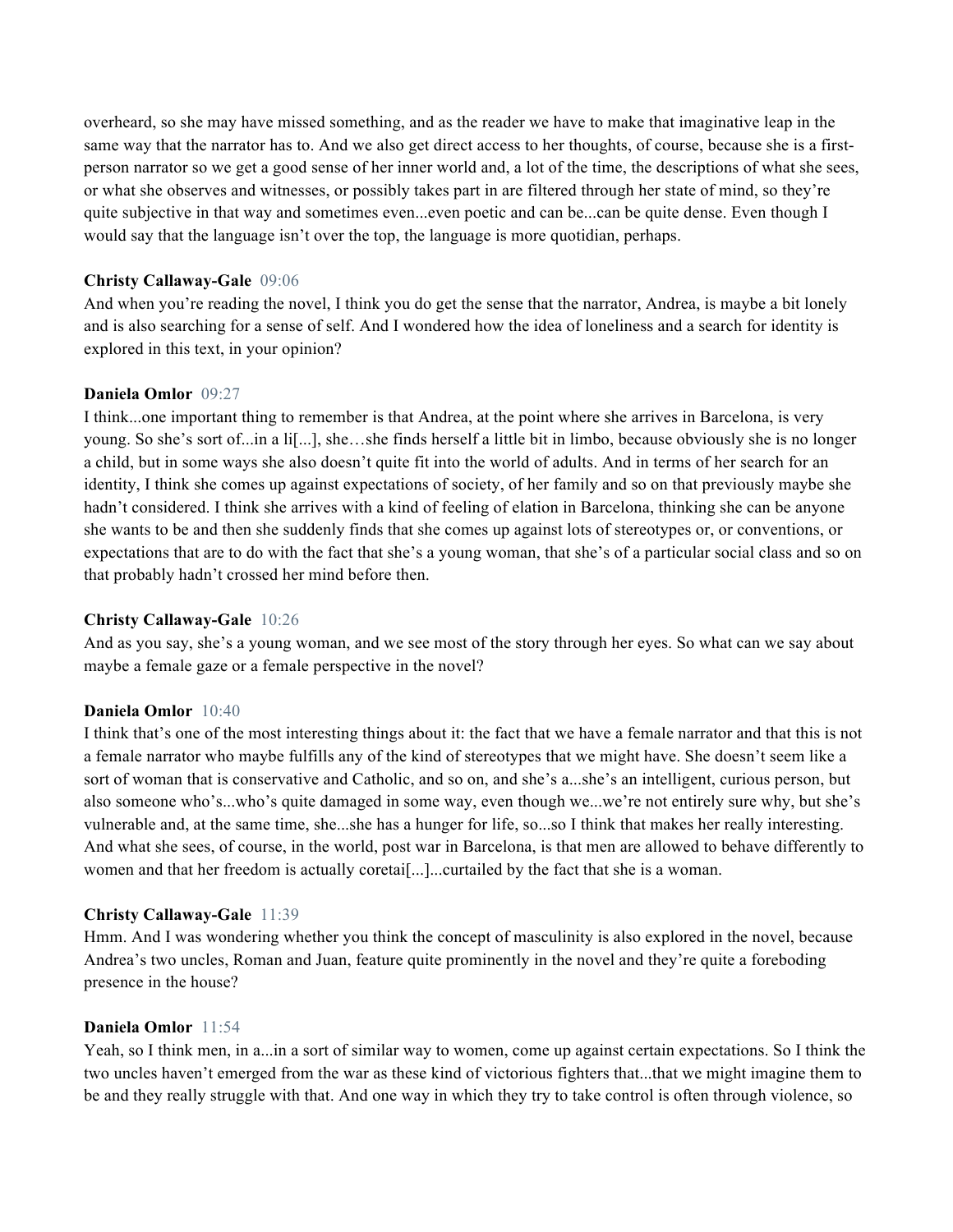violence seems to be the language that is acceptable in men and a way in which they try and assume control over events that perhaps aren't really in their control. And so when they're trying to place themselves above the female members of the household, I think this is often to do with the fact that, that's the only way in which they...they can sort of overcome their own impotence within that society.

# **Christy Callaway-Gale** 12:50

And I think from my perspective, maybe the most powerful relationship in the novel is between Andrea and her friend Ena. And, when I read the text, I got the impression that Andrea was attracted to Ena, or maybe even in love with her, and I wondered whether there's a queer reading of Andrea's character?

# **Daniela Omlor** 13:09

I think that's a really interesting reading and a queer reading is certainly possible. What I find a little bit less convincing about that is actually, that when it comes to female friendship, that's the first thing that critics try and think about. Their friendship is very intense and I think what's also interesting, or what we should bear in mind, is that, in literature, we don't have an abundance of depictions of female friendship. So in that sense, actually, the novel...the novel offers us something unique. I think it also speaks to their age. I think, as a woman, I don't know, I think we can think of, sort of, friendships in adolescence that just have that intensity, of almost a kind of love relationship without necessarily having...having, you know, having to...perhaps also, but I mean, not...not necessarily having to have any kind of erotic underpinnings. I think the other thing that's interesting is that, because we have Andrea as a narrator, we always see Ena through her eyes. So the view of Ena's actually...we can't sort of verify it independently from the way in which Andrea perceives her. So the fact that she really idolizes Ena, because in some ways Ena's everything that she's not, they are a little bit like day and night, Ena's popular, she's beautiful, she's rich. That's also a fantasy, which I think is really interesting, so in some ways, I think, Andrea projects a lot on to Ena that maybe tells us more about Andrea's own desires of who she would like to be or, you know, the sort of fantasies she has of...of 'being' which again, I think, when we're at that threshold between childhood, adolescence and adulthood, I think is not uncommon.

# **Christy Callaway-Gale** 15:13

I think you just described brilliantly that intensity that exists in the friendship between Andrea and Ena and I think, more generally, there's quite a claustrophobic atmosphere, I'd say, in the novel and specifically in the house where Andrea lives where a lot of the novel takes place. Why do you think Laforet chooses to build this sort of atmosphere in the novel?

# **Daniela Omlor** 15:37

I think, one reason why she's doing that is to emphasise the fact that Andrea does feel very lonely. And by creating such a stifling and claustrophobic atmosphere...I mean, partly, I think, perhaps she's...Laforet is conveying what...what society was like, you know, in the wake of...of a very bloody war and so on. But on the other hand, I think it's very much about Andrea's personal experience, the fact that she doesn't seem to sort of be in sync with any...any of the...of the people she lives with. She doesn't really understand them, and they...they don't understand her and...and...and the kind of environment also doesn't live up to...to her expectation, her almost...her...her...her dreams of when...when she was there as a child and it was this sort of wonderful place that she wants to return to. So in a sense, symbolically, you could also say that, it just shows us the failure of, or the possibility of, returning to a sort of nostalgic place that perhaps only exists in our memory.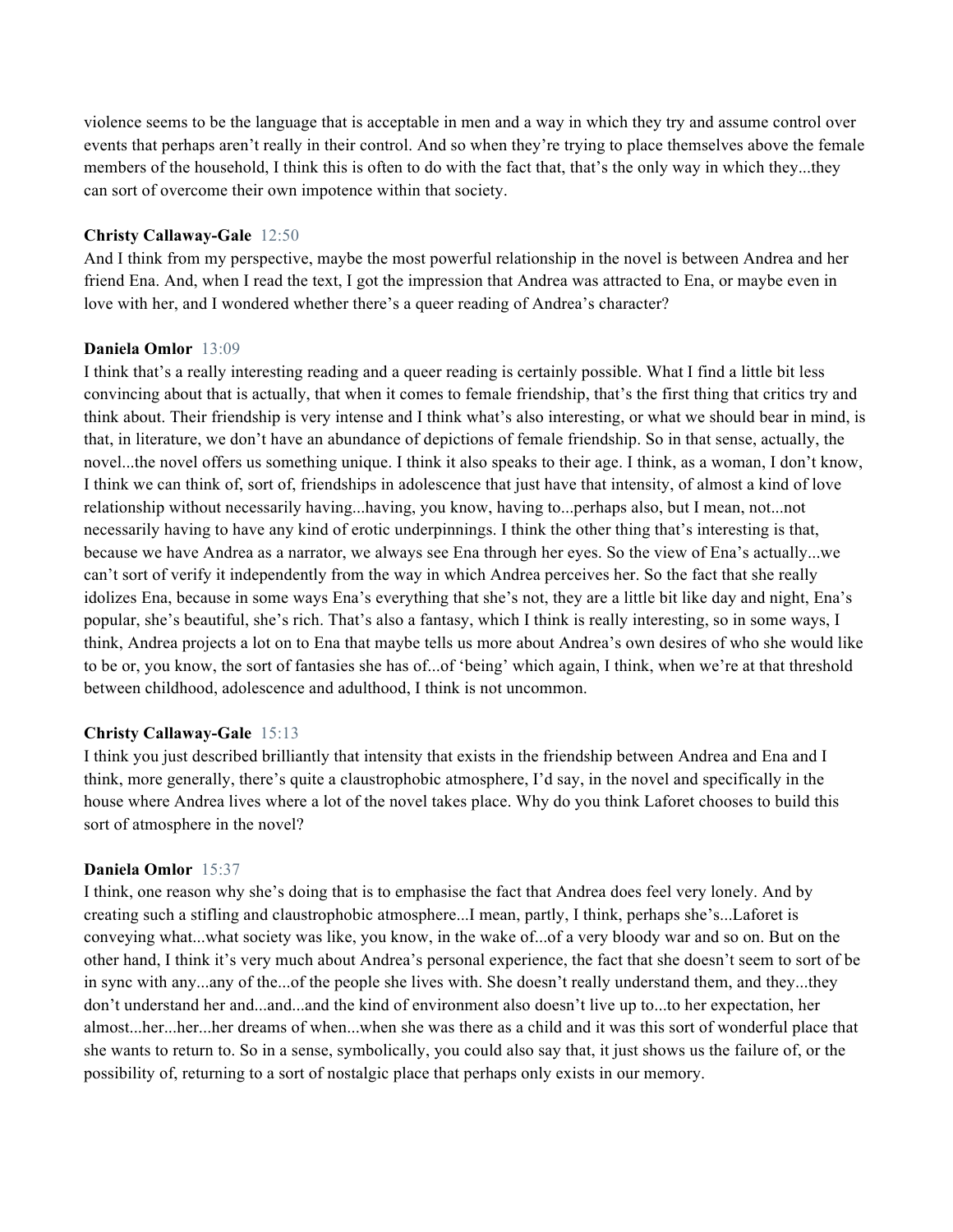## **Christy Callaway-Gale** 16:45

And, as we've touched on already, Andrea's family struggles for money a lot throughout the novel. And this at least appears to contrast to the families of the friends that Andrea falls in with at university, like Ena's family. Do you think the idea, or the concept of, social class and wealth is explored in the text?

## **Daniela Omlor** 17:08

I think money's important, because it's an everyday worry for Andrea's family. It's not an abstract concept, it's really about how to pay for the next meal, what happens if, you know, someone's ill, and so on, so it's a sort of household concern and there are moments when Andrea almost self-harms, we could probably say, because she starves herself in order to be able to afford other things that...that Ena can easily afford and so on. She wants to sort of keep up with what the others are doing. But she also gets a sort of pleasure out of doing that, so that's probably an aside. And for...for Ena's family, it's just simply not something that they ever have to think about. And I think another interesting facet we're...we're shown is that, a lot of the children of the Barcelona bourgeoisie, so the sort of peers of Andrea at university, tend to be able to literally afford a quite liberal mindset. They're sort of non-conformist and they like to sort of play the revolutionary in their political ideals and their...their outlooks when it comes to literature and so on but actually, in the end, they all have that safety net of knowing that their families are well-connected and wealthy. So it's just a kind of posturing that...that they are able to adopt that Andrea observes without really...well I think she...she lays bare quite...quite well through her detached observation what is actually going on; whereas these fellow students of hers tend to think of themselves as...as really being very daring in what they're doing.

#### **Christy Callaway-Gale** 19:05

And I think like you say, because Andrea spends a lot of time observing people and we're kind of party to her internal thoughts, I think in terms of the way externally she expresses herself, silence does feature a lot in the text. And I wondered if you could speak a bit more about the significance of silence and maybe some of the different ways that that's conveyed in the text and for different purposes?

#### **Daniela Omlor** 19:31

Well, it's very difficult to talk about silence in a text because, of course, it's something that in some ways isn't there, but I think it's an absence that becomes a presence. So the...one way in which silence is marked in the text is fragmentation, so the fact that we have kind of glimpses, or almost snippets, of conversations or perceptions or observations, but we don't ever have a kind of three-hundred-and sixty-degree view of something. So there's an act of, sort of, active reading that's necessary in order to sort of put things together. A lot of the silence is also to do with things that people don't want to talk about because they don't like to remember them necessarily, or they have accepted that in the society that they live in are not deemed to be things that should be talked about. So, some of that is to do with the war but some of that is also to do with interpersonal relationships and how they develop on the backdrop of a...sort of different political system, perhaps.

# **Christy Callaway-Gale** 20:46

And thinking more now about the impact of the text in the literary world, how did this text shape literature written in the Spanish language going forwards?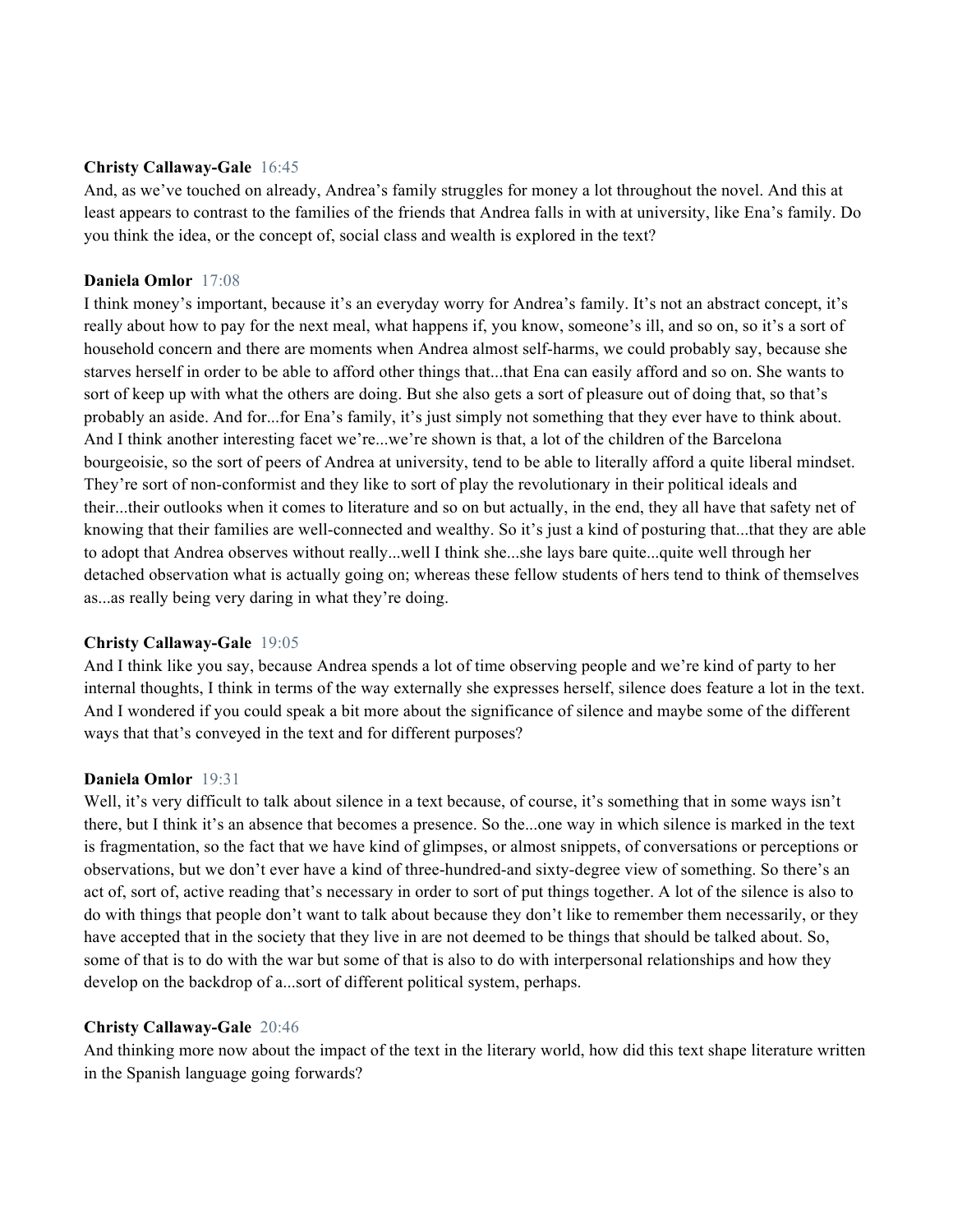### **Daniela Omlor** 20:55

Probably the most important influence it had was that women writers often felt that they had nowhere to look, but some of them described the discovery of *Nada* as a kind of epiphany. Carmen Martín Gaite said that it was really great for her to discover Andrea as this protagonist because she wasn't modeled on the…the heroines that particularly female writers were encouraged to identify with in what was called the *novela rosa* (a kind of romance literature we would call it nowadays) that was meant to be good for women, because it would prepare them for marriage and...and, you know, wouldn't...wouldn't make them sort of stray from...from expectation. And I think in that sense, *Nada* showed women writers what it was possible to do, that they didn't have to try and write in a particular mould, that they could do other things.

# [MUSIC STARTS]

# **Christy Callaway-Gale** 21:53

A big part of studying Spanish at Oxford is looking at literary texts in a lot of detail. So I'm asking Daniela to pick out an extract from the novel, so we can analyse it a bit more closely.

[MUSIC ENDS]

## **Daniela Omlor** 22:07

So this is an extract from quite early on in the novel. Andrea has just arrived at her family's house and she...she decides to take a shower after her travels.

### **Daniela Omlor** 22:19

'Parecía una casa de brujas aquel cuarto de baño. Las paredes tiznadas conservaban la huella de manos ganchudas, de gritos de desesperanza. Por todas partes los desconchados abrían sus bocas desdentadas rezumantes de humedad. Sobre el espejo, porque no cabía en otro sitio, habían colgado un bodegón macabro de besugos pálidos y cebollas sobre fondo negro. La locura sonreía en los grifos torcidos. Empecé a ver cosas extrañas como los que están borrachos. Bruscamente cerré la ducha, el cristalino y protector hechizo, y quedé sola entre la suciedad de las cosas.'

#### **Daniela Omlor** 23:00

So, 'this bathroom seemed like a witch's hut. The blackened walls preserved the traces of hooked hands and screams of despair. Everywhere the chipped walls were opening their toothless mouth, oozing with humidity. Above the mirror, because there wasn't space for it anywhere else, they had put a macabre still life of breams that were pale and onions on a black backdrop. Madness was laughing from the twisted taps. I began to saw very strange things, like those people who are drunk. Abruptly, I switched off the shower—that protective and crystalline spell—and there I remained alone amongst the...the dirtiness of things'.

# **Christy Callaway-Gale** 23:57

Hmm. And thinking about language and imagery in this passage, what sort of language is used? Is there anything you want to pick out in particular?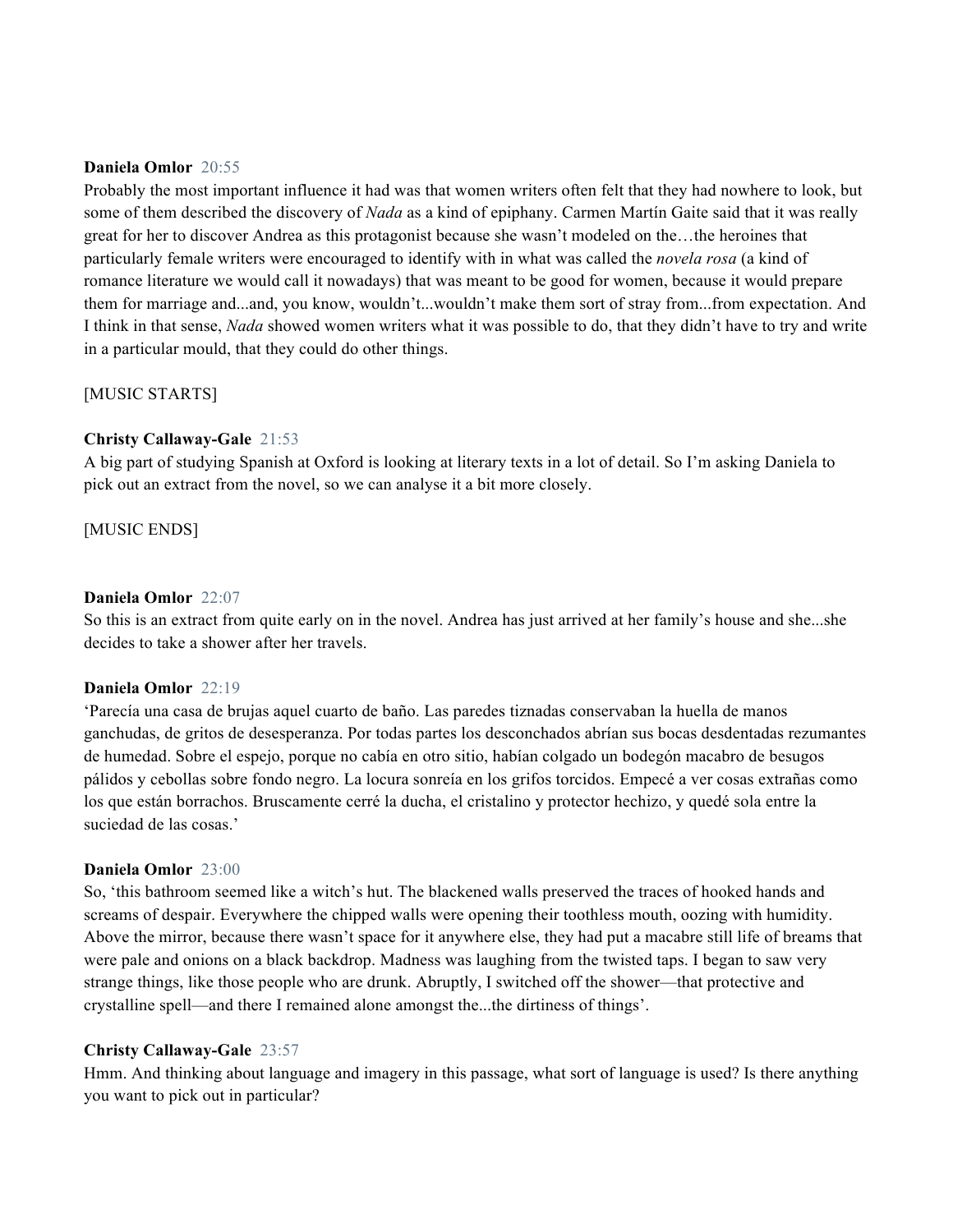### **Daniela Omlor** 24:08

Well, we tend to think of this text as realist, but actually when we look at the language used it's not an objective language that we would use to describe a bathroom. So a lot of it is almost taken from the language of fairy tales. So if we look at 'brujas' ('witches'), even these sort of traces of hands, the imprints that she talks about, the fact that they're hooked, and so on, it's...it's either, kind of, fairy tales in the sense of a, kind of, horror...the horror, or a sort of haunted house or something like that. It's very kind of visual as well, at the same time, and speaks to the senses. And the fact that I think she draws on the language of fairy tales is...is quite interesting because, like I said, Andrea's kind of at the threshold between adolescence and adulthood and sometimes when she reaches for a way in which she wants to describe something positive or negative, I think that's the kind of language that comes to her intuitively. And...and to ma[ny]...many of us it would have, I think, because, you know, our childhood reading also shapes, perhaps, how we...how we see the world and how we think about it.

# **Christy Callaway-Gale** 25:25

And you said that this passage is quite visual, are there any images that you want to pull out from the passage in particular for us to look at and think about in a bit more depth, maybe?

## **Daniela Omlor** 25:36

So there's a lot of darkness that is created here. So if we look at 'las paredes tiznadas' but also the 'bodegón', so there's a kind of still life that she's describing 'sobre fondo negro' that is kind of mainly kept in dark colours. I mean, there's a kind of contrast between these fish that are, kind of, white presumably, or are kind of lightcoloured, because she talks about them as being pale. So, I think that contrasts [with] other...other parts in the novel where the family of Ena is kind of seen through this almost golden light, you know, they all have kind of golden, flaxen hair, and so on. And here, like I said, it's...it's to do with Andrea's perception of the world. I mean, she doesn't...when she arrives at Calle Aribau, her family home, it's...it's not how she remembers it. There's sort of...there's furniture everywhere, it's this kind of dark place, when in her memory it was something quite different, almost enchanted. And here, it...she retains that idea of it being enchanted, but almost bewitched like a, you know, it's been cursed or something, it's very kind of dark and negative.

#### **Christy Callaway-Gale** 26:51

Throughout the passage, there are these repeated references to parts of the body and bodily functions. So we have hands, mouths, there's sweating, oozing, screaming, smiling. Why does Laforet describe the bathroom in this way?

### **Daniela Omlor** 27:07

I mean, one easy way to think about it is that it's...it's personified. I mean, it's almost like Andrea feels a presence because later on she says, in contrast to that almost, that she... she...remained behind on her own—'quedé sola'. But here it's almost as if...as if there are living things surrounding her, they're all closing in on her, you know...and I think that that's neatly conveyed by using these kind of bodily...bodily images.

#### **Christy Callaway-Gale** 27:41

So how is Andrea's loneliness or her feeling out of place explored in this passage?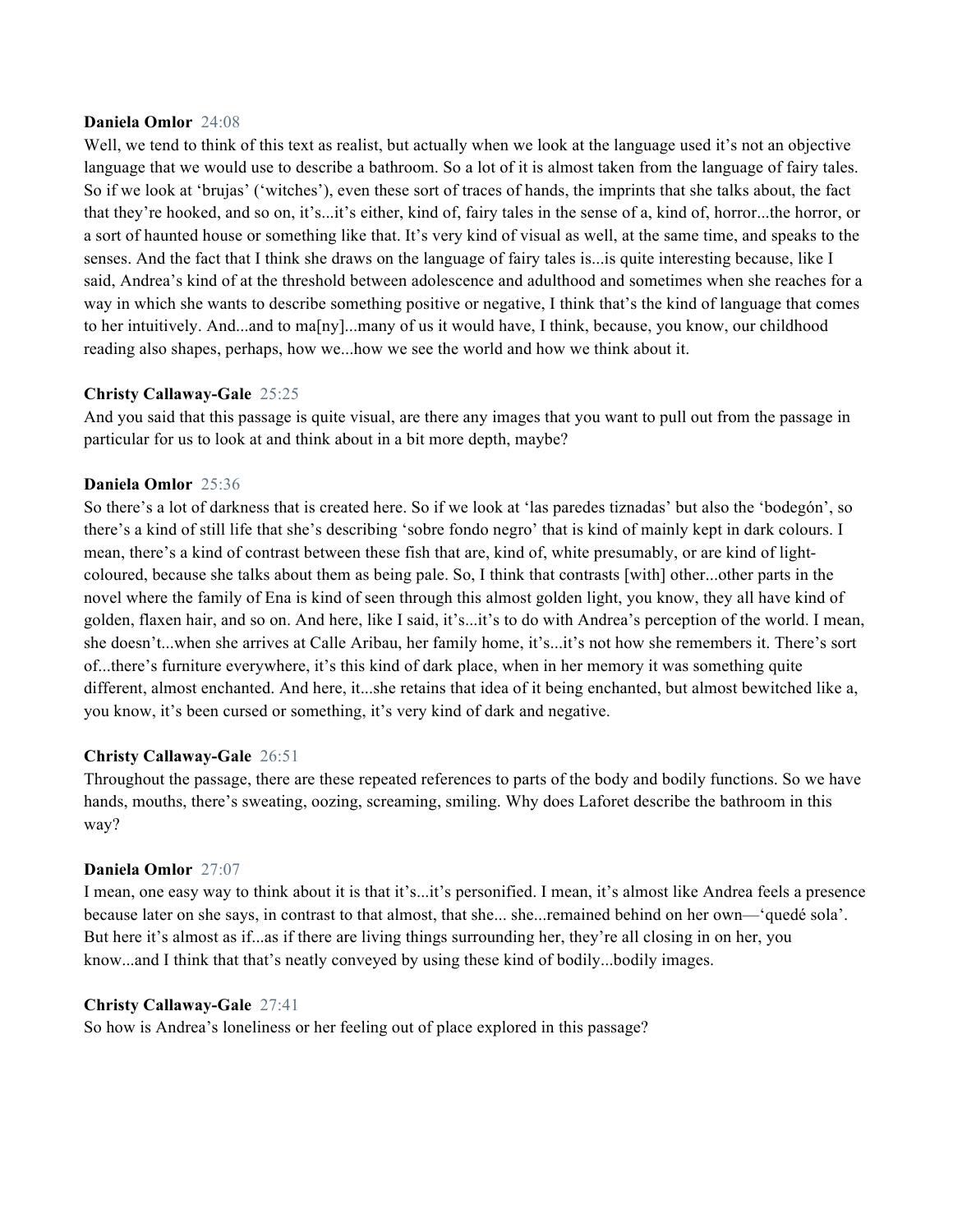#### **Daniela Omlor** 27:48

Well nominally she's not lonely because we...you know, she's just joined her family, she's not living by herself or anything like that. But if we look at this passage, it ends with 'quedé sola entre la suciedad de las cosas', and she's just taken a shower so we would expect a kind of reference to cleanliness or something like that, but what sticks out is that she's all...all on her own, 'sola', and then what seems to stick to her is 'la suciedad de las cosas', so the kind of dirt, rather than the sort of refreshed, renewed self that she's...she's...You know, she's just taken a shower in order to cleanse herself of anything, but she doesn't seem to be able to rid herself. And maybe that dirt is kind of...kind of...is going to stick to her and, in some ways, she's also out of place because she's trying to be something that doesn't...seem to...befit this environment. So there's no harmony between the...between the environment and herself.

## **Christy Callaway-Gale** 28:51

And thinking now about narrative perspective in the passage. So, like the rest of the novel, this is narrated in the first person from Andrea's perspective. And towards the end of the passage, she says that she starts to 'see strange things like drunk people do'. How does Laforet present the effect of the house on Andrea in this particular passage?

### **Daniela Omlor** 29:15

Well, it's interesting that she says 'like drunk people do', so she's aware of how a drunk person would perceive it, but she also makes it very clear that that's not her case. So that then almost leaves the reader in a kind of double bind, because the reader is trying to think, well, if she's not drunk why would she...why would she describe it like that? So I think it really makes us sort of double back and turn...turn towards Andrea and makes…makes us think about what is going on there. I mean, what...what's going on in her head? Even '[l]a locura sonreía en los grifos torcidos', I mean, it seems quite matter of fact but then when we...when we look at what it actually means, that can't be a factual description of, you know, the kind of taps in the bathroom. So, is this a projection? You know, is Andrea trying to tell us something about herself by describing this place in a particular way? So rather than saying how she feels (you know, she feels threatened, she feels alone, she feels that she doesn't belong there and she's disappointed, and it's not what she's expected, and all these sort of feelings compounded), actually Laforet—in a way that's perhaps more poetic—offers us a description which makes us think that, very obviously, it can't be a kind of description of how things are. So, perhaps it's a more subtle way of telling us what Andrea's feeling, instead of having to say, you know, she felt this or I felt this at this moment in time, and perhaps more effective and more impactful.

#### **Christy Callaway-Gale** 30:58

How significant is this passage in the context of the rest of the novel? As you said it, it comes quite close to the beginning.

### **Daniela Omlor** 31:07

I think it alerts the reader to the fact that all is not what it seems, including our narrator. So, in that sense it's significant because it...it appears early on in the novel, it sort of sets the example. On the other hand, you could also think of it as perhaps foreboding because Andrea's time in that household is not going to be a happy one. So, in many ways, those initial feelings are later on confirmed, in a way that is not so gothic as it is here.